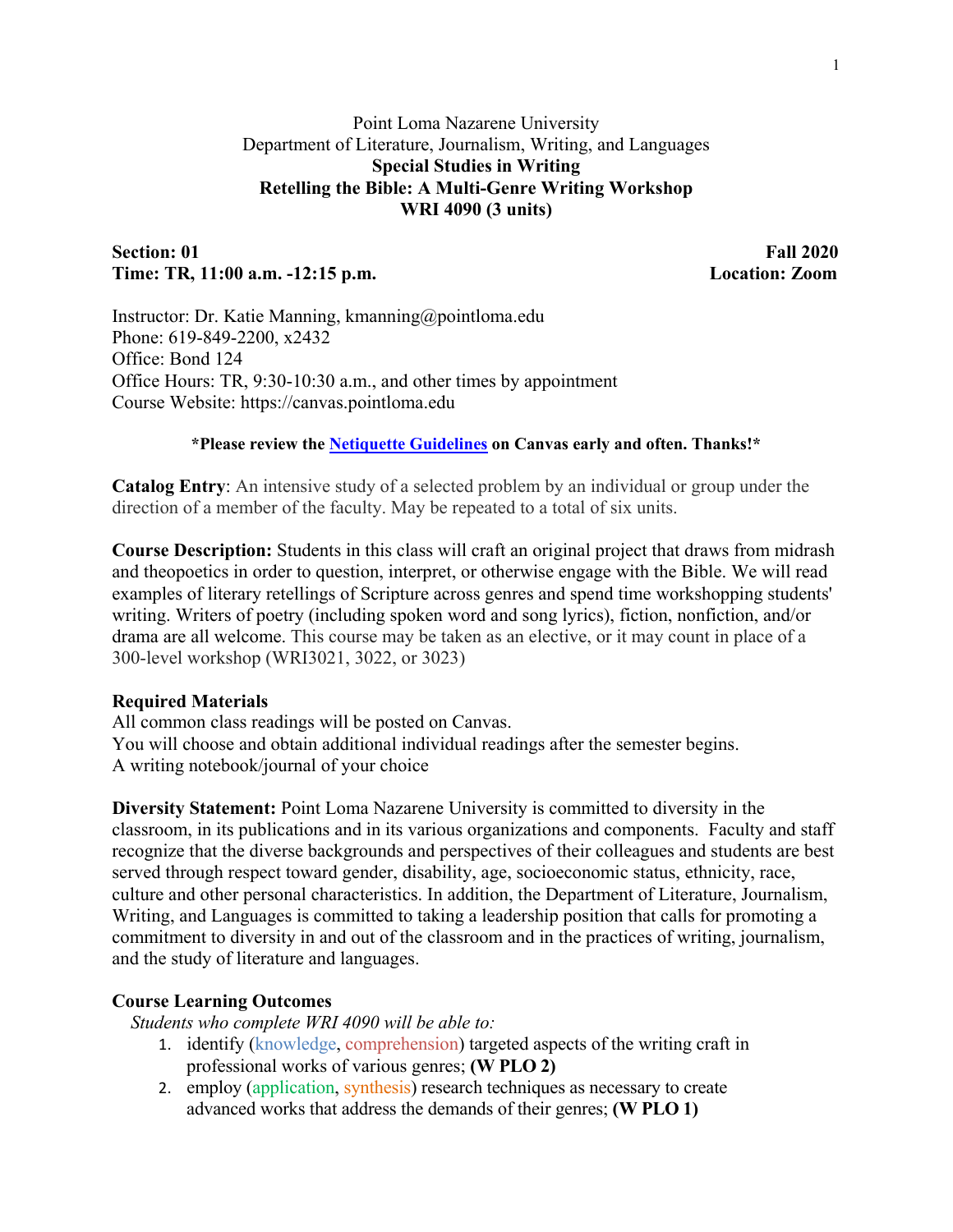- 3. craft (synthesis) original creative work as part of a self-assigned, focused project; **(W PLO 1)**
- 4. apply (application) workshop techniques for constructive criticism of peers and in turn take criticism and use it to improve their own work; **(W PLO 1)**
- 5. format (application, evaluation) texts in a genre-appropriate and professional manner for submission to workshop and publication; **(W PLO 3)**
- 6. present (application, evaluation) written work to live audiences, demonstrating strategies for audience engagement and oral communication. **(W PLO 4)**

**Course Credit Hour Information**: In the interest of providing sufficient time to accomplish the stated Course Learning Outcomes, this class meets the PLNU credit hour policy for a 3 unit class delivered over 15 weeks. It is anticipated that students will spend a minimum of 37.5 participation hours per credit hour on their coursework. For this course, students will spend an estimated 112.5 total hours meeting the course learning outcomes. The time estimations are provided in the Canvas modules.

### CLASS POLICIES

\*NOTE: We are experiencing a global pandemic, so please take my policies with a grain of salt and a spoonful of sugar. tl;dr Please don't disappear. Talk to me if you're struggling, and I will help you make a plan. I want you to complete this course successfully.

Grade Distribution: In order to receive credit for the course, all of the following must be completed. Failure to complete any major assignment will result in failure of the course.

| Reading Discussions, Drafts, & Workshops | 50%     |
|------------------------------------------|---------|
| Portfolio & Final Exam (Reading)         | 50%     |
| Total                                    | $100\%$ |

Grading Scale & Definitions:

| A: $93-100\%$   | $B - 80 - 82$     | D+: $67-69$   |
|-----------------|-------------------|---------------|
| A-: 90-92       | $C_{\pm}$ : 77-79 | D: $63-66$    |
| $B^{+}$ : 87-89 | $C: 73-76$        | D-: $60-62$   |
| $B: 83-86$      | $C = 70-72$       | $F:$ below 60 |

 $A =$  Phenomenal work that far exceeds the minimum requirements of the assignment; excellent logic, structure, and organization; virtually no grammar and punctuation errors.

 $B =$  Excellent work that exceeds the minimum requirements of the assignment; no major problems with logic, structure, and organization; very few grammar and punctuation errors.  $C =$  Average work that meets the minimum requirements of the assignment; may have minor problems with logic, structure, and organization; may have some grammar and punctuation errors.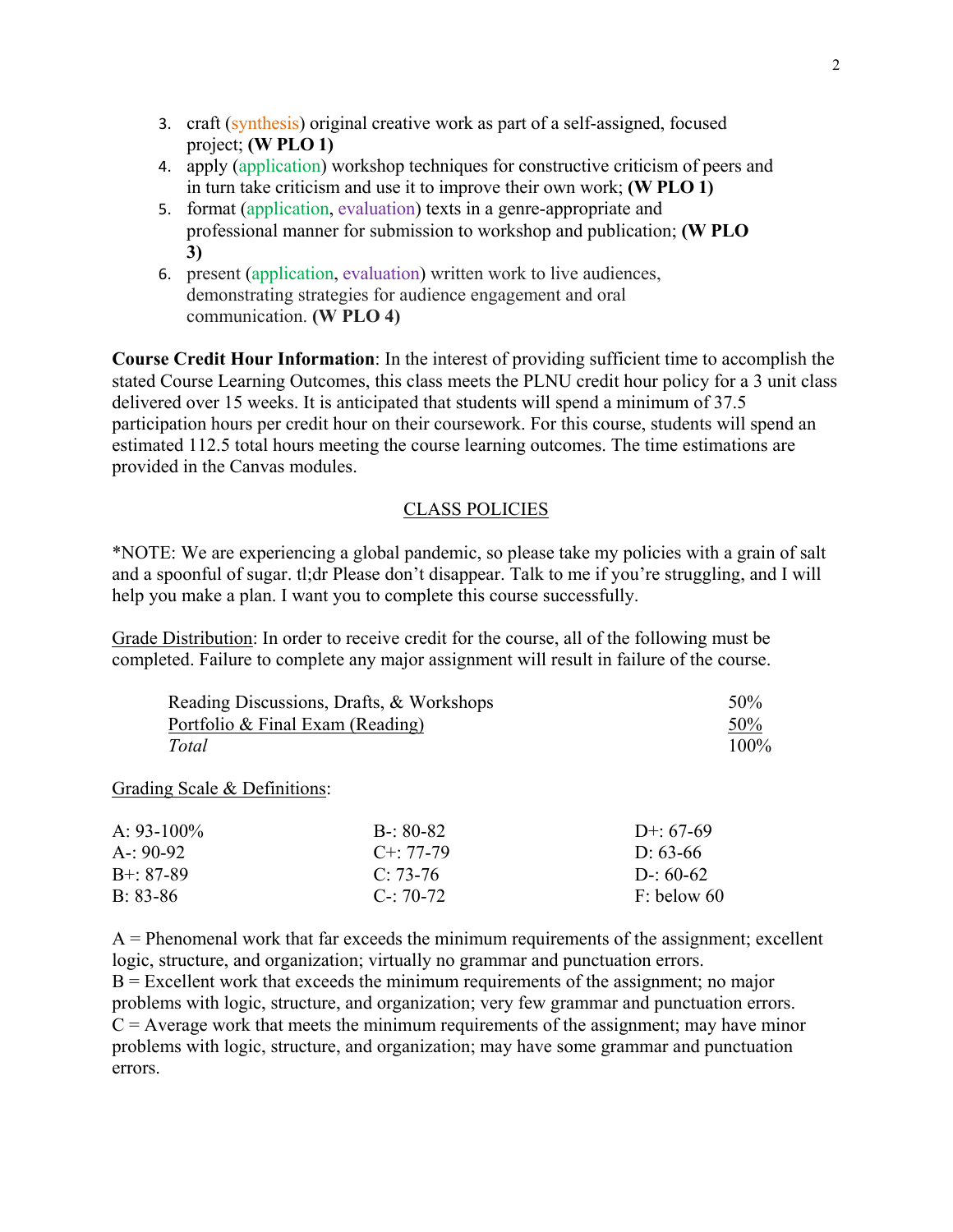$D =$  Poor work that does not fully meet the minimum requirements of the assignment; may have some problems with logic, structure, and organization; grammar and punctuation errors may hinder meaning.

 $F =$  Poor work that does not fulfill the assignment; may have serious problems with logic, structure, and organization; grammar and punctuation errors may obscure meaning.

Attendance & Participation: Because discussion will be an important part of our class, your regular attendance and participation are required for you to be successful. Your first two absences will not count against your grade, but use them wisely. For each additional absence, your total grade will be lowered by 5%; if you miss class more than 4 times (over 2 weeks), you will automatically fail this course. Coming to class unprepared, misusing a screen, or being disruptive in class will also count as an absence. If you already know that you'll be missing many classes due to some pre-existing schedule conflict, you should not take this course at this time. Also, since arriving late to class is distracting to your classmates (and to me), you are expected to arrive on time. Two late arrivals will count as one absence. Truly perfect attendance (with no tardies or absences of any kind—you were literally present for all of every class meeting) will earn you 1% of extra credit at the end of the semester.

Readings: Readings are due on the date they're listed in the course outline. Always bring your copy of the assigned reading to class with you for use in discussion. Read actively and make notes directly on the text and/or on the side.

Assignments: You will turn in several early and revised drafts of writing. Some of these will have assigned styles or content, but most will be self-assigned. Please follow the Canvas modules closely and submit pieces on the day they are due. These early drafts need not be masterpieces, but they should not be sloppy. It should be clear that you worked on them extensively.

Workshops: We will do workshops as a whole class throughout the semester. The week before your workshop, you will post your piece on Canvas (please use .doc file format). For each workshop, you will be responsible for reading the pieces before class, writing initial comments (in the form of a letter to the author), and having the reading and comments with you for discussion. During workshops, we will thoroughly discuss the writing to give the authors a chance to see how readers are experiencing their work and to give some feedback for revision. Your workshop grade will be based on both your verbal participation and written comments.

Portfolio: Early in the semester, you will submit a proposal that includes two parts:

- 1) A reading assignment and schedule, which you will create in consultation with me. This could include texts in the genre you'll be writing (novels or books of poetry, for example), or it could be creative work across genres that engage with the same biblical text you've chosen to pursue (essays and songs around Jesus' birth, for example), or it could be theoretical texts in theopoetics or midrash, or it could be some combination of these.
- 2) A project description, in which you will describe the biblical text, creative process, research, experience, theme, style, genre, and/or other unifying element that will guide your writing for the rest of the semester. This may be a new project or a continuation of a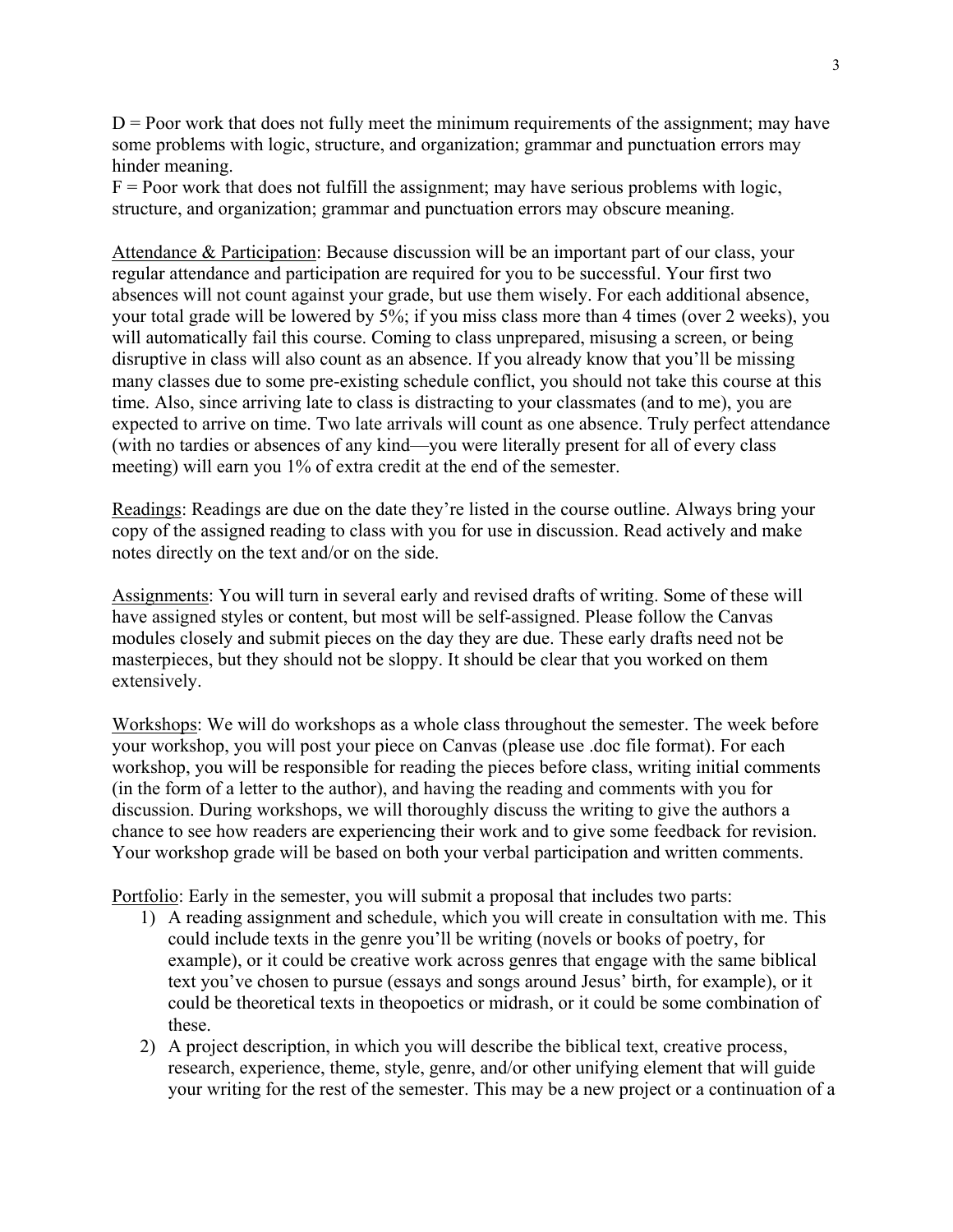previous project, and it could be a collection of poems, a few short stories, a novella, a series of essays, a play, a song cycle, etc.

At the end of the semester, you will turn in a final portfolio that includes a title and cover, a brief  $(\sim 2$  page) introduction to your work that describes why and what you've included and reflects thoughtfully on your readings/influences/research, and your revised well-crafted writing.

Paper Format: All assignments, unless otherwise instructed, must be typed, in 12-point Times or Arial font, with one-inch margins. Poems should usually be single spaced or spaced according to the design of the author. Prose should be double spaced and include a word count in the upper right corner. Please submit electronic copies in the appropriate place on Canvas as instructed for each assignment.

Final Exam: Attendance is mandatory. For your final, you will give a brief overview of your selfassigned reading; a practiced, polished introduction to your writing project; and a reading of your revised work. You will be graded on the quality of your content and overall delivery.

Due Dates: Dates when assignments are due are listed on the attached course outline; unless otherwise specified, assignments are due at the beginning of class. I highly encourage you to visit with me one-on-one during office hours to run project ideas or any questions by me. Once an assignment receives a grade, there will be no further opportunities to revise for a new grade. Late work is not acceptable. If unusual circumstances will keep you from completing an assignment on time, please make arrangements with me for an extension BEFORE the due date when possible (or if you wake up sick, please email me ASAP with your assignment so it will not be counted late). Please complete all readings on time as well. All coursework must be completed by our final meeting. Incompletes will only be assigned in extremely unusual circumstances.

Student-Directed Conferences: During the semester, you must meet with me on scheduled conference days to discuss your writing, reading, or whatever else you'd like. Dates for these mandatory conferences are on the course outline. This will be part of your attendance grade. Feel free to meet with me more often than this!

Extra Credit (in addition to perfect attendance): Writing events go on frequently at PLNU and in our larger San Diego community. Attend an author lecture, reading, or workshop and write a 1-2 page critical analysis and reflection over what was said and how you can apply it to your reading and/or writing. Due within one week of the event. This will earn you 1% (up to 2 times).

Canvas: A copy of this syllabus and assignments for our course are online at https://canvas.pointloma.edu. You can access these course materials through the portal using your PLNU username and password.

PLNU Email: Please check your PLNU email account daily. This is the way that I will most frequently communicate with you outside of class, and it's also the way the university distributes important information.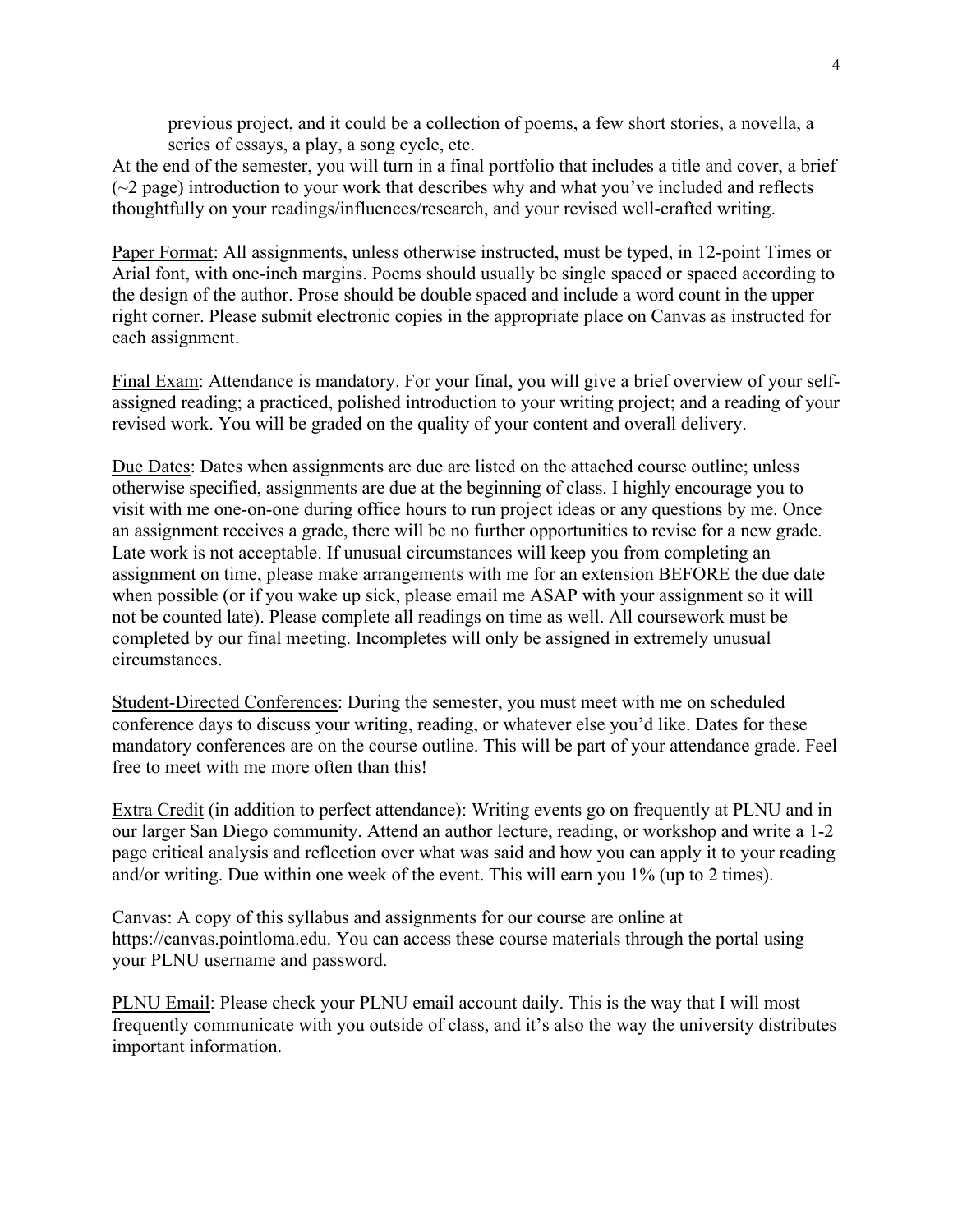Inclusive Language Statement: Because language is powerful and shapes the way we think, all public language used in this course, including written and spoken discourse, will be inclusive. This standard is outlined by all major academic style guides, including MLA, APA, and Chicago, and is the norm in university-level work. See the section on ["Appropriate](https://owl.purdue.edu/owl/general_writing/academic_writing/using_appropriate_language/index.html)  [Language"](https://owl.purdue.edu/owl/general_writing/academic_writing/using_appropriate_language/index.html) at *The Purdue OWL*.

Public Discourse: Much of the work we will do in this class is cooperative. You should think of all your writing and speaking for and in class as public, not private, discourse. By continuing in this class, you acknowledge that your work will be viewed by others in the class.

> *This syllabus is a contract. If you continue in this course, then you agree to comply with the class policies as stated here.*

# COURSE OUTLINE[1](#page-4-0)

### **WEEK 1**

 $\overline{a}$ 

| T Aug $18*$       | In Class: Greetings! Introductions!                               |
|-------------------|-------------------------------------------------------------------|
|                   | Visiting poet: Katie Manning $\odot$                              |
|                   | Writing exercise                                                  |
|                   | Class planning survey                                             |
|                   | *Bonus Event: Diane Glancy on <i>Image</i> Summer Stage           |
|                   |                                                                   |
|                   | 12 p.m. Pacific (Register here to receive the Zoom link.)         |
| R Aug $20$        | DUE: Read Emily Dickinson's Midrash of Jacob and the Angel        |
|                   | Read "Makebelieve" by Pádraig O Tuama                             |
|                   | Read full syllabus                                                |
|                   | In Class: Discussion, Share erasures, Writing exercise            |
| WEEK 2            |                                                                   |
| $T$ Aug 25        | DUE: Read "Theopoetics: Process and Perspective" by L.B.C. Keefe- |
|                   | Perry                                                             |
|                   | In Class: Discussion, The Mountain Goats, Writing exercise        |
|                   |                                                                   |
| R Aug $27$        | DUE: Read "Abruptly" by Gwendolyn Brooks                          |
|                   | and " <i>Unholy Sonnet</i> $#1$ " by Mark Jarman                  |
|                   | In Class: Discussion, excerpt from Severance, Writing exercise    |
|                   | *Think about what kind of project you might want to pursue!       |
| WEEK <sub>3</sub> |                                                                   |
|                   | DUE: Read "brothers" by Lucille Clifton                           |
| T Sep 1           | and "Job, the Comet-man" by Diane Glancy                          |
|                   |                                                                   |
|                   | and "A Religious Discussion" by Ace Boggess                       |
|                   | In Class: Discussion, Writing exercise                            |
| R Sep 3           | DUE: Read "The Book of Genesis" by Morgan Parker                  |

<span id="page-4-0"></span><sup>&</sup>lt;sup>1</sup> This schedule may be changed at the instructor's discretion.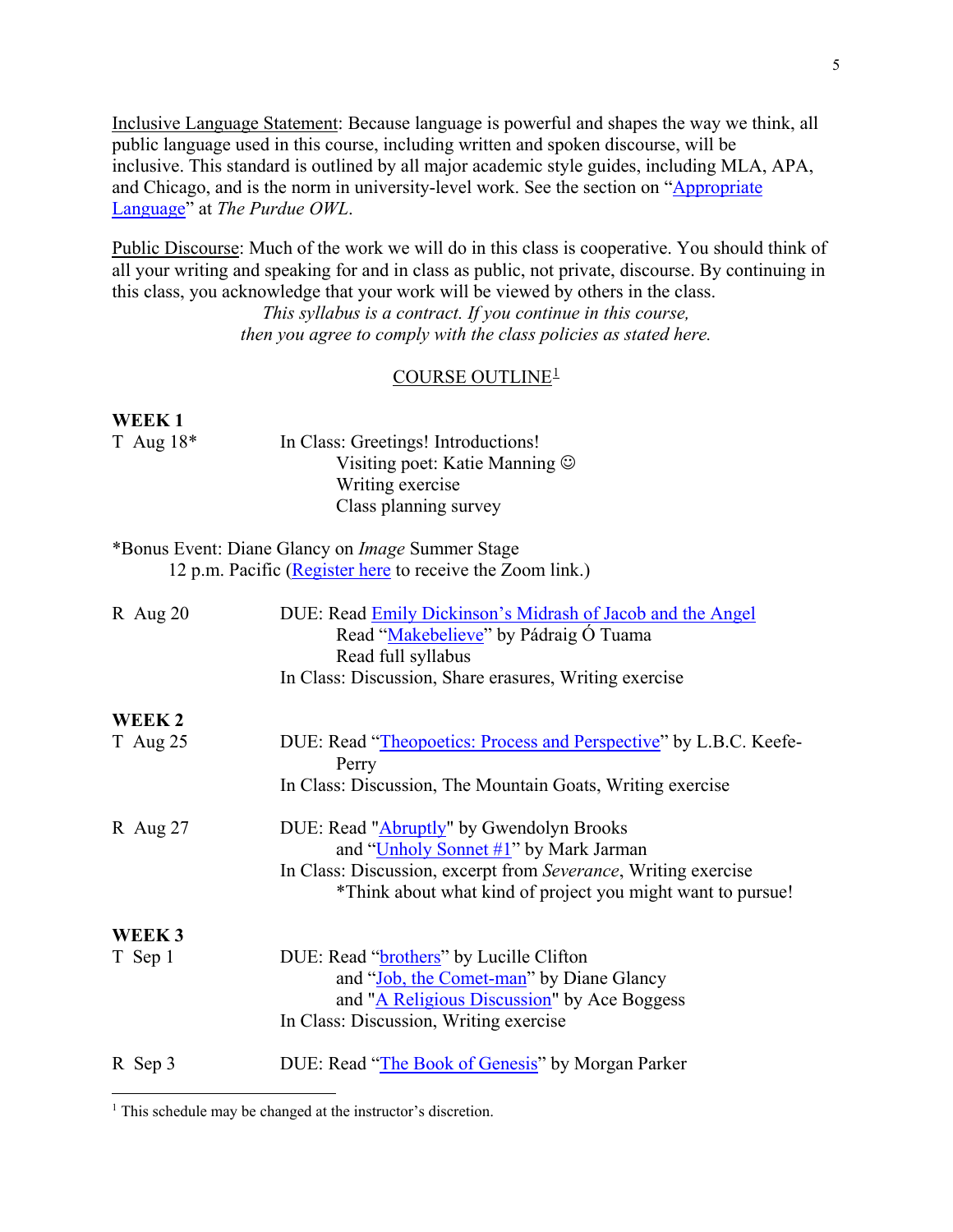|                               | and "A Golden Shovel to the God of Bloodshed" by Jermaine<br>Thompson<br>and "This Little Light of Mine Speaks" by Crystal Valentine<br>In Class: Discussion, Writing exercise              |
|-------------------------------|---------------------------------------------------------------------------------------------------------------------------------------------------------------------------------------------|
| WEEK4<br>T Sep 8              | DUE: Read "Sarah's Choice" by Eleanor Wilner<br>and "The Woman Who Cut Judas Down" by Nicelle Davis<br>In Class: Discussion, Writing exercise                                               |
| R Sep 10                      | DUE: Read "Today Is Friday" by Ernest Hemingway<br>In Class: Discussion, Writing exercise                                                                                                   |
| WEEK <sub>5</sub><br>T Sep 15 | <b>CONFERENCES</b><br>Talk over reading schedules and project descriptions                                                                                                                  |
| R Sep 17                      | DUE: Proposal<br>In Class: Share proposals, Prepare for workshops                                                                                                                           |
| WEEK 6<br>T Sep 22            | Workshop 1                                                                                                                                                                                  |
| R Sep $24*$                   | Workshop 2                                                                                                                                                                                  |
| Poetry reading, 7-8 p.m.      | *Bonus Events: PLNU's 22 <sup>nd</sup> Annual Poetry Day with Genevieve Kaplan<br>Nature writing workshop, 3-4 p.m.<br>(Events will be hosted on Zoom. Links forthcoming in Announcements.) |
| WEEK <sub>7</sub><br>T Sep 29 | Workshop 3 & Workshop Menu                                                                                                                                                                  |
| R Oct 1                       | Workshop 4                                                                                                                                                                                  |
| WEEK 8<br>T Oct 6             | Workshop 5                                                                                                                                                                                  |
| R Oct 8                       | Workshop 6                                                                                                                                                                                  |
| WEEK9                         |                                                                                                                                                                                             |
| T Oct 13                      | <b>CONFERENCES</b><br>Check in about project progress and self-assigned reading                                                                                                             |
| R Oct 15                      | <b>CONFERENCES</b><br>Check in about project progress and self-assigned reading                                                                                                             |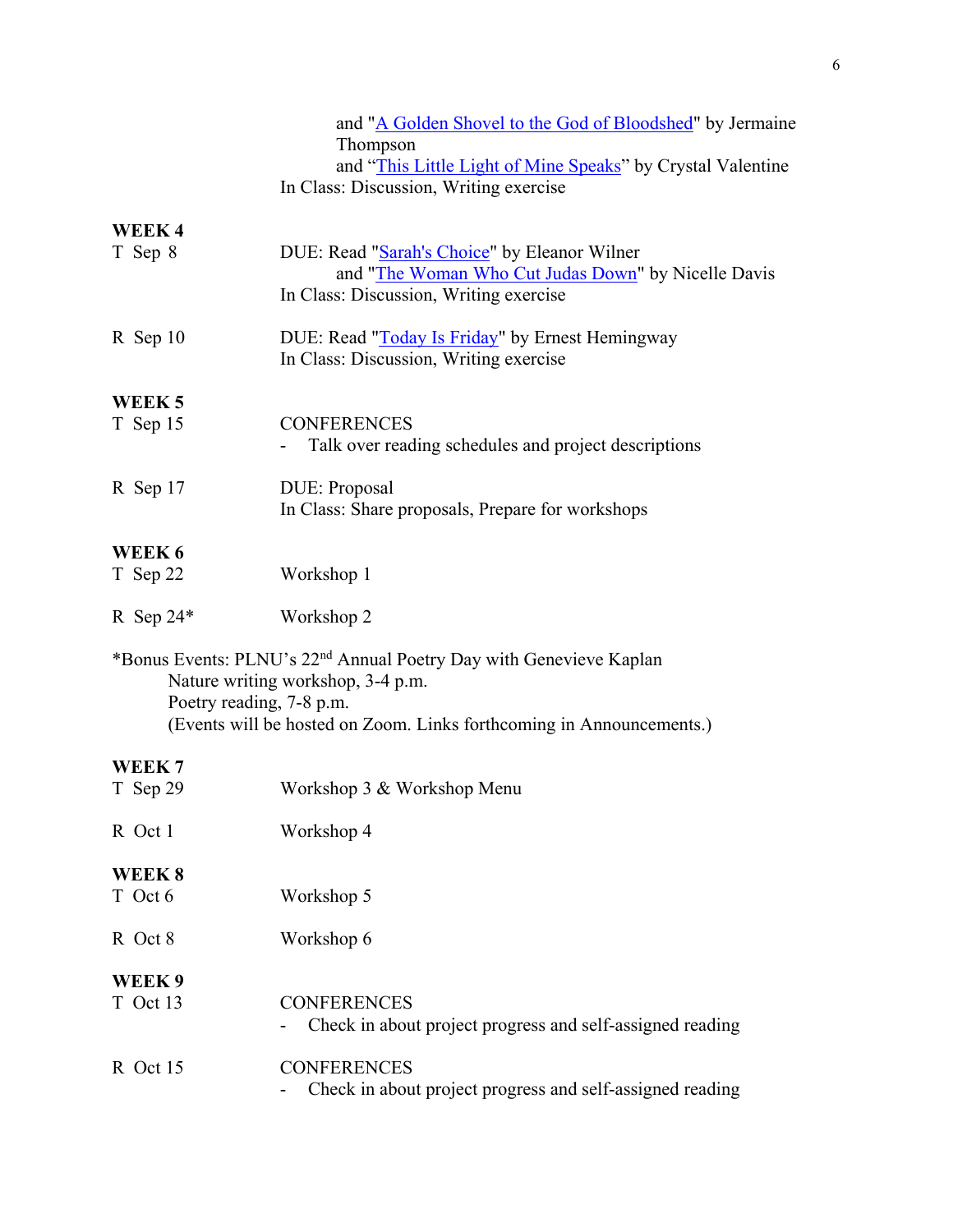| <b>WEEK10</b><br>T Oct 20              | DUE: Read "After the Fire of Writing: On Revision" by Diane Glancy<br>and "How to Revise a Poem" by Katie Manning<br>In Class: Discussion, Revision Time |
|----------------------------------------|----------------------------------------------------------------------------------------------------------------------------------------------------------|
| R Oct 22                               | Workshop 7                                                                                                                                               |
| <b>WEEK 11</b><br>T Oct 27             | Workshop 8                                                                                                                                               |
| R Oct 29                               | Workshop 9                                                                                                                                               |
| <b>WEEK12</b><br>T Nov 3               | Workshop 10                                                                                                                                              |
| R Nov 5                                | Workshop 11                                                                                                                                              |
| <b>WEEK13</b><br>T Nov 10              | Workshop 12                                                                                                                                              |
| R Nov 12                               | Workshop 13                                                                                                                                              |
| <b>WEEK 14</b><br>T Nov 17<br>R Nov 19 | Workshop 14<br>Workshop 15                                                                                                                               |
| <b>WEEK 15</b><br>T Nov 24             | DUE: Read "How to Give a Reading" links<br>In Class: Discuss "How to Give a Reading"<br>Post reminders for yourself (group Jamboard)                     |
| R Nov 26                               | THANKSGIVING!                                                                                                                                            |
| <b>WEEK16</b>                          |                                                                                                                                                          |
| T Dec 1                                | *Finals Schedule*<br>10:30 a.m. $- 1:00$ p.m.<br>DUE: Portfolio<br>In Class: Final Readings                                                              |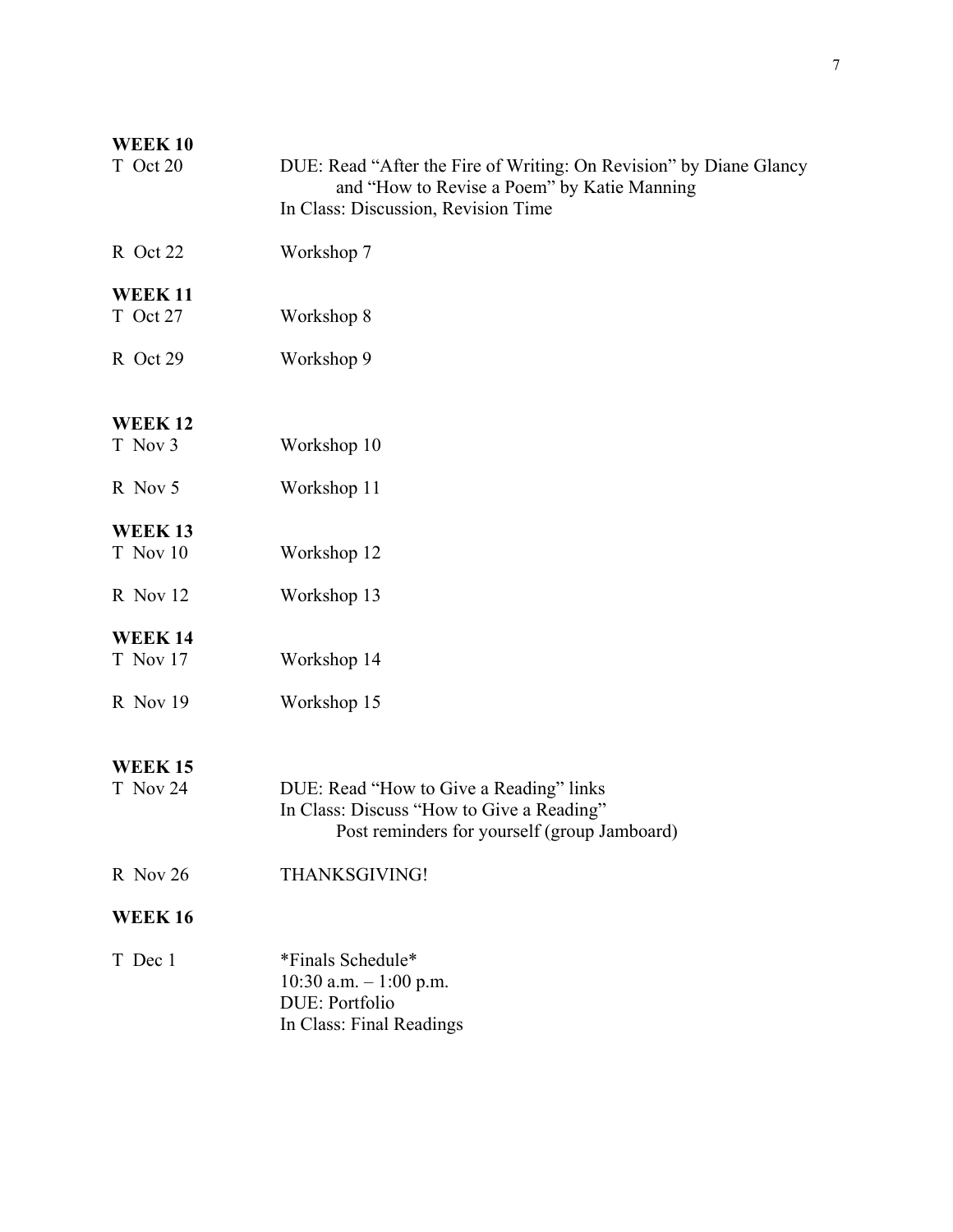# **Important Statements & Policies**

# **PLNU Mission Statement**

Point Loma Nazarene University exists to provide higher education in a vital Christian community where minds are engaged and challenged, character is modeled and formed, and service becomes an expression of faith. Being of Wesleyan heritage, we aspire to be a learning community where grace is foundational, truth is pursued, and holiness is a way of life.

**LJWL Department Mission Statement:** Welcome to the Department of Literature, Journalism, Writing, and Languages. Embodying the core values of a Christian liberal arts education in the Wesleyan theological tradition, and focusing on the power of language and story to shape us and our world, the LJWL Department and programs will provide students with knowledge, skills, and experiences to equip them to understand, interpret, analyze, evaluate, and create texts as linguistic and/or artistic expressions of diverse human experiences. We value reading, writing, researching, speaking, and discussing as profound means of participating in the redemptive work of God in all of creation. The following document will provide you with the information sources and information guidelines to University and Departmental policies that apply to all courses taken in this Department.

# **Final Examination Policy**

Successful completion of this class requires taking the final examination **on its scheduled day**. The final examination schedule is posted on the [Class Schedules](http://www.pointloma.edu/experience/academics/class-schedules) site. No requests for early examinations or alternative days will be approved.

## **PLNU Copyright Policy**

Point Loma Nazarene University, as a non-profit educational institution, is entitled by law to use materials protected by the US Copyright Act for classroom education. Any use of those materials outside the class may violate the law.

## **PLNU Academic Honesty Policy**

Students should demonstrate academic honesty by doing original work and by giving appropriate credit to the ideas of others. Academic dishonesty is the act of presenting information, ideas, and/or concepts as one's own when in reality they are the results of another person's creativity and effort. A faculty member who believes a situation involving academic dishonesty has been detected may assign a failing grade for that assignment or examination, or, depending on the seriousness of the offense, for the course. Faculty should follow and students may appeal using the procedure in the university Catalog. See [Academic Policies](http://catalog.pointloma.edu/content.php?catoid=18&navoid=1278) for definitions of kinds of academic dishonesty and for further policy information.

*Note*: For our class's purposes, writing is collaborative, and writers share and borrow from each other all the time. There are ways to do this that are acceptable (such as taking suggestions from professors and peers), but there are also ways to use other people's ideas or words in a way that is considered plagiarism (such as passing off somebody else's work as your own). We will discuss this further in class.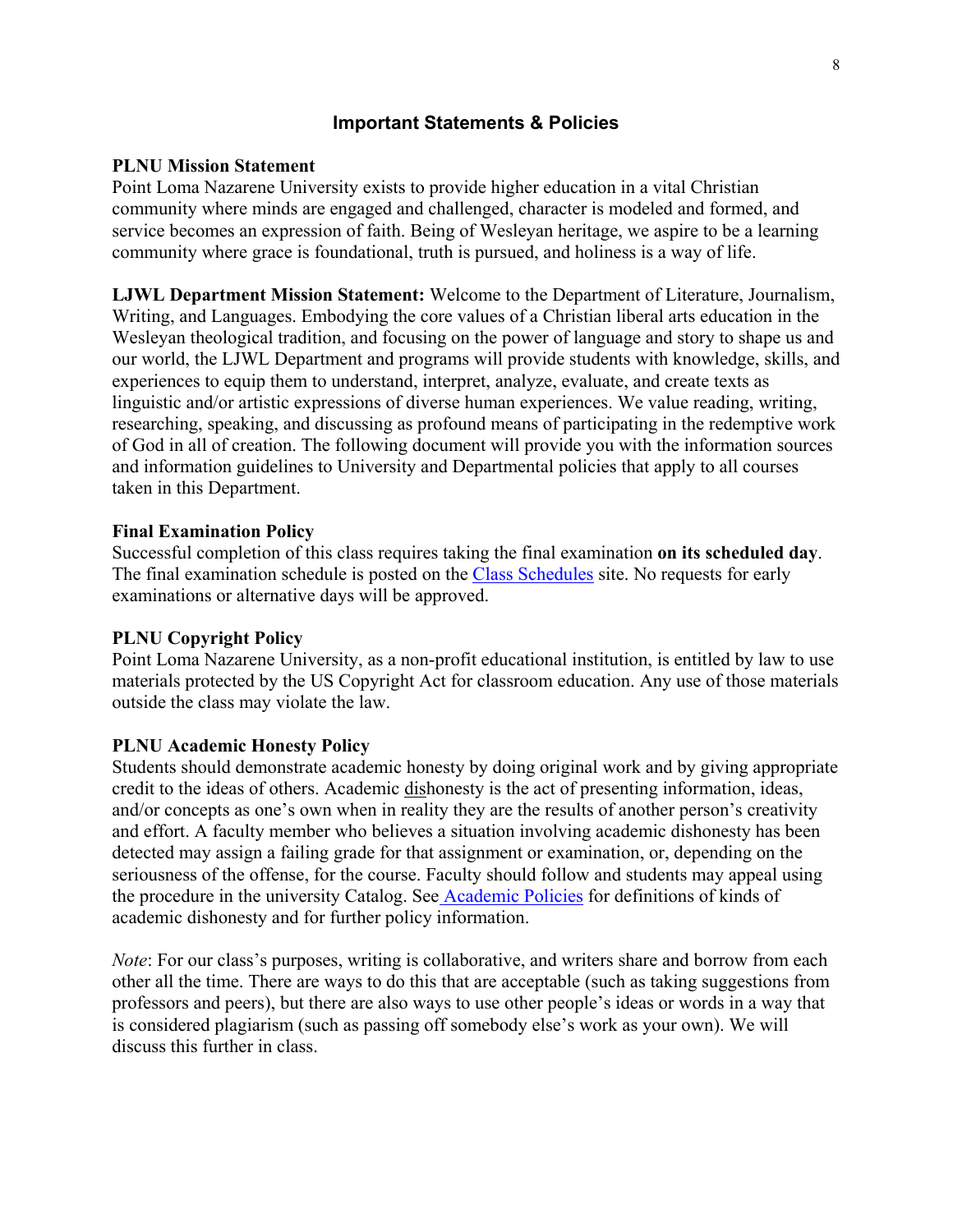# **PLNU Academic Accommodations Policy**

While all students are expected to meet the minimum standards for completion of this course as established by the instructor, students with disabilities may require academic adjustments, modifications or auxiliary aids/services. At Point Loma Nazarene University (PLNU), these students are requested to register with the Disability Resource Center (DRC), located in the Bond Academic Center. (DRC@pointloma.edu or 619-849-2486). The DRC's policies and procedures for assisting such students in the development of an appropriate academic adjustment plan (AP) allows PLNU to comply with Section 504 of the Rehabilitation Act and the Americans with Disabilities Act. Section 504 (a) prohibits discrimination against students with special needs and guarantees all qualified students equal access to and benefits of PLNU programs and activities. After the student files the required documentation, the DRC, in conjunction with the student, will develop an AP to meet that student's specific learning needs. The DRC will thereafter email the student's AP to all faculty who teach courses in which the student is enrolled each semester. The AP must be implemented in all such courses.

If students do not wish to avail themselves of some or all of the elements of their AP in a particular course, it is the responsibility of those students to notify their professor in that course. PLNU highly recommends that DRC students speak with their professors during the first two weeks of each semester about the applicability of their AP in that particular course and/or if they do not desire to take advantage of some or all of the elements of their AP in that course.

#### **PLNU Attendance and Participation Policy**

Regular and punctual attendance at all **synchronous** class sessions is considered essential to optimum academic achievement. If the student is absent for more than 10 percent of class sessions (virtual or face-to-face), the faculty member will issue a written warning of deenrollment. If the absences exceed 20 percent, the student may be de-enrolled without notice until the university drop date or, after that date, receive the appropriate grade for their work and participation. In some courses, a portion of the credit hour content will be delivered **asynchronously** and attendance will be determined by submitting the assignments by the posted due dates. See [Academic Policies](https://catalog.pointloma.edu/content.php?catoid=46&navoid=2650#Class_Attendance) in the Undergraduate Academic Catalog. If absences exceed these limits but are due to university excused health issues, an exception will be granted.

#### **Asynchronous Attendance/Participation Definition**

A day of attendance in asynchronous content is determined as contributing a substantive note, assignment, discussion, or submission by the posted due date. Failure to meet these standards will result in an absence for that day. Instructors will determine how many asynchronous attendance days are required each week.

#### **Spiritual Care**

Please be aware PLNU strives to be a place where you grow as whole persons. To this end, we provide resources for our students to encounter God and grow in their Christian faith.

If students have questions, a desire to meet with the chaplain or have prayer requests you can contact the [Office of Spiritual Development.](https://www.pointloma.edu/offices/spiritual-development)